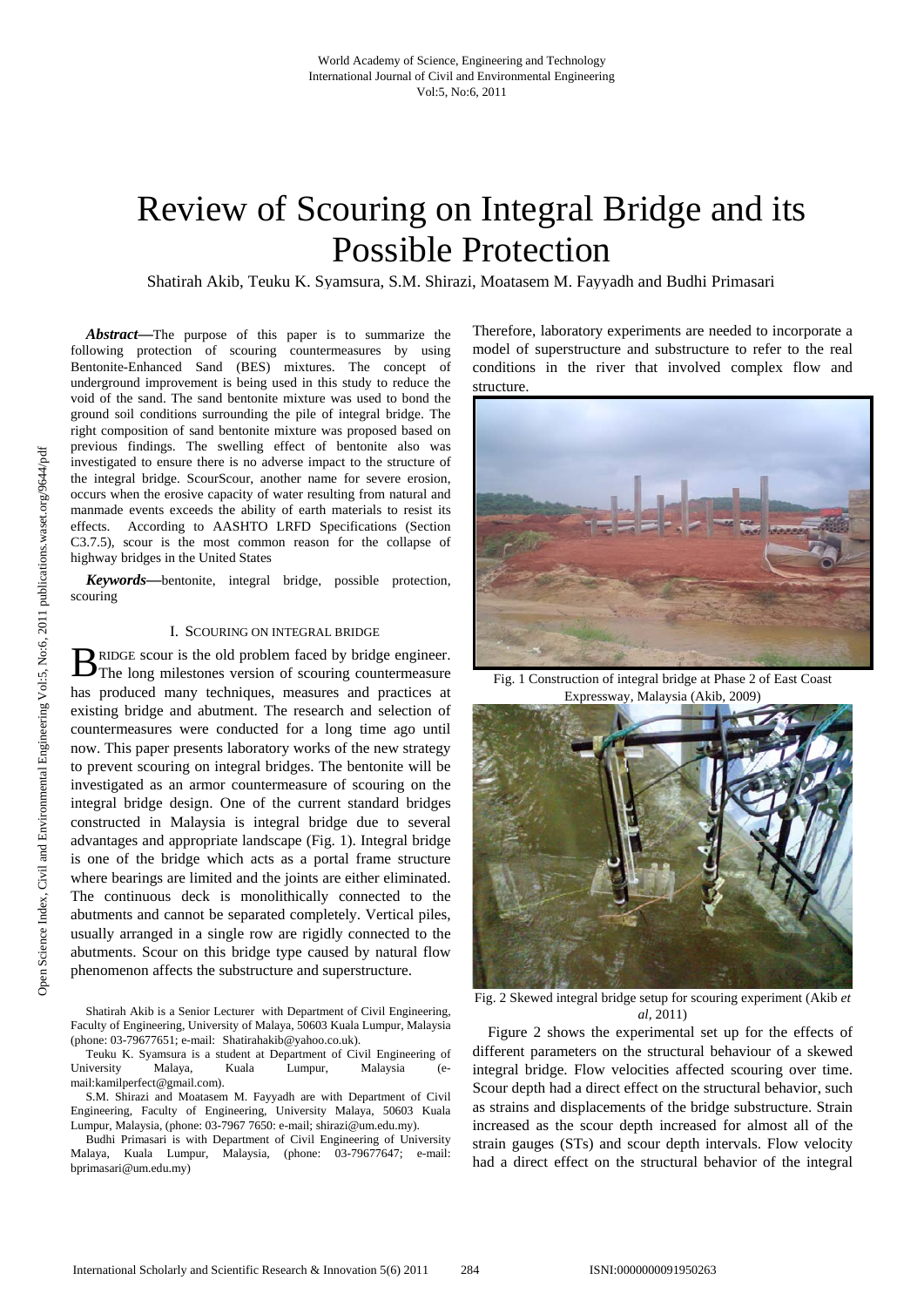bridge, due to increase of flow force. Strains and displacement on the slab and piles varied, due to location and the flow velocities. Finally, vehicle location had a different influence on the structural behavior (*Akib et al,* 2011).

#### II.BENTONITE

Bentonite is plastic clay formed normally from the alteration of volcanic ash. It consists of smectite minerals, usually montmorillonite. The available commercial names of bentonite are predominantly montmorillonite with impurities such as fine quartz particles. There are a few types of bentonite. Their names depend on the dominant elements, such as potassium, sodium, calcium, and aluminum. Montmorillonite with a 2:1 unit layer structure is an aluminosilicate mineral. Individual layers (or lamellae) are about 10 A ° (1 nm) thick. In contrast, up to several orders of magnitude larger in the other directions (Grim, 1968; Mitchell, 1993). Stable montmorillonite unit particles consist of 1 to 16 lamellae (Sposito, 1984) but 2–3 lamellae is typical of sodium montmorillonite (van Olphen, 1991). These unit particles can harden together to form clusters which, due to the tendency of the platy unit particles to align, are anisotropic (Pusch, 1999). Bentonite clusters can consist of many structural element particles (possibly 107 to 109) and can be arranged as size order. Unit layers (Lamellae) are smaller than unit particles and smaller than particle clusters. Bentonite was arranged in size order that consists of particles and voids. Interlayer pores are smaller interparticle pores (micropores) smaller than intercluster pores (after Pusch, 1999; Yong, 1999b). In civil engineering applications, bentonite is used in liquid state as mud for underground constructions (Besq, 2000). Bentonite suspensions are widely used in underground work because of their mechanical and rheological properties. These properties allow them to stabilize the wall of the hole by forming a cake to clean the hole by evacuating the cuttings and to reduce the wear on tools. Bentonite presents strong colloidal properties. Its volume increases several times when coming into contact with water, creating a gelatinous and viscous fluid. The special properties and parameters of bentonite include hydration, swelling, water absorption, viscosity and thixotropy. It is a valuable material for a lot of uses and applications. The bentonite is used in mining to strengthen the wall of mining structure. The research was conducted to study the behavior and increasing strength of soil when inserted the slurry bentonite. Result showed that the bentonite increased significantly the strength of soil structure ( Swarsa et al, 2006). The degree of compaction for granular material improves when fine material presences (Wei, 2006). Wei also found the best compaction mixing of sand-bentonite to produce the best compaction. 2 % of bentonite content produced the highest level of compaction with and without curing cases. The compaction is the key to lower scouring without using any material that affects environment, for example concrete.

The scouring countermeasure by using bentonite is a new research. The idea is to fulfill and bond the sand with the bentonite before compaction. This idea can reduce the flow velocity passing through the sand particles. Reducing the flow through the sand foundation of integral bridge can reduce the scouring. The previous researcher used bentonite (Fig.3) to prevent the slope failures due to bearing capacity and lateral earth pressure failures. Bentonite is used in the drilling and geotechnical engineering industry based on its unique rheological properties. This material was chosen as an alternative countermeasure to minimize the impact of scouring action on substructure and superstructure at integral bridge based on the behaviour of bentonite that react to the surrounding water and could form mud. The particle of sand combined with the bentonite that reacted to the water performs a natural countermeasure surrounding of pile and abutment. This phenomenon was studied to establish the possibility of bentonite as a scouring countermeasure.



Fig. 3 Bentonite for scouring countermeasure

## III. CONCLUSIONS AND FUTURE DIRECTIONS

This review paper summarized the possibility of using bentonite as a scouring countermeasure. The compactions as one of ground improvement method were applied in this research. The bentonite scouring countermeasure is a new research. The idea is to fulfill and bond the sand with the bentonite before being compacted. This material was chosen as an alternative countermeasure to minimize the impact of scouring action on substructure and superstructure at integral bridge based on the behaviour of bentonite that could react to the surrounding water and form mud. The particle of sand combined with the bentonite that reacted to the water performs a natural countermeasure surrounding of the pile and abutment. The composition of sand bentonite mixture was introduced to the best compaction conditions and avoided the adverse impact of bentonite due to swelling properties.

## **REFERENCES**

- [1] A. Besqa, C. Malfoyb, A. Pantetb, P. Monneta, D. Righib (2003). "Physicochemical characterisation and flow properties of some bentonite muds". Applied Clay Science 23, 275– 286.
- [2] Akib,S, M. Fayyadh, M, Othman, I., (2011). "Structural Behaviour of A Skewed Integral Bridge Affected by Different Parameters." The Baltic Journal of Road and Bridge Engineering, 6(2): 107–114.